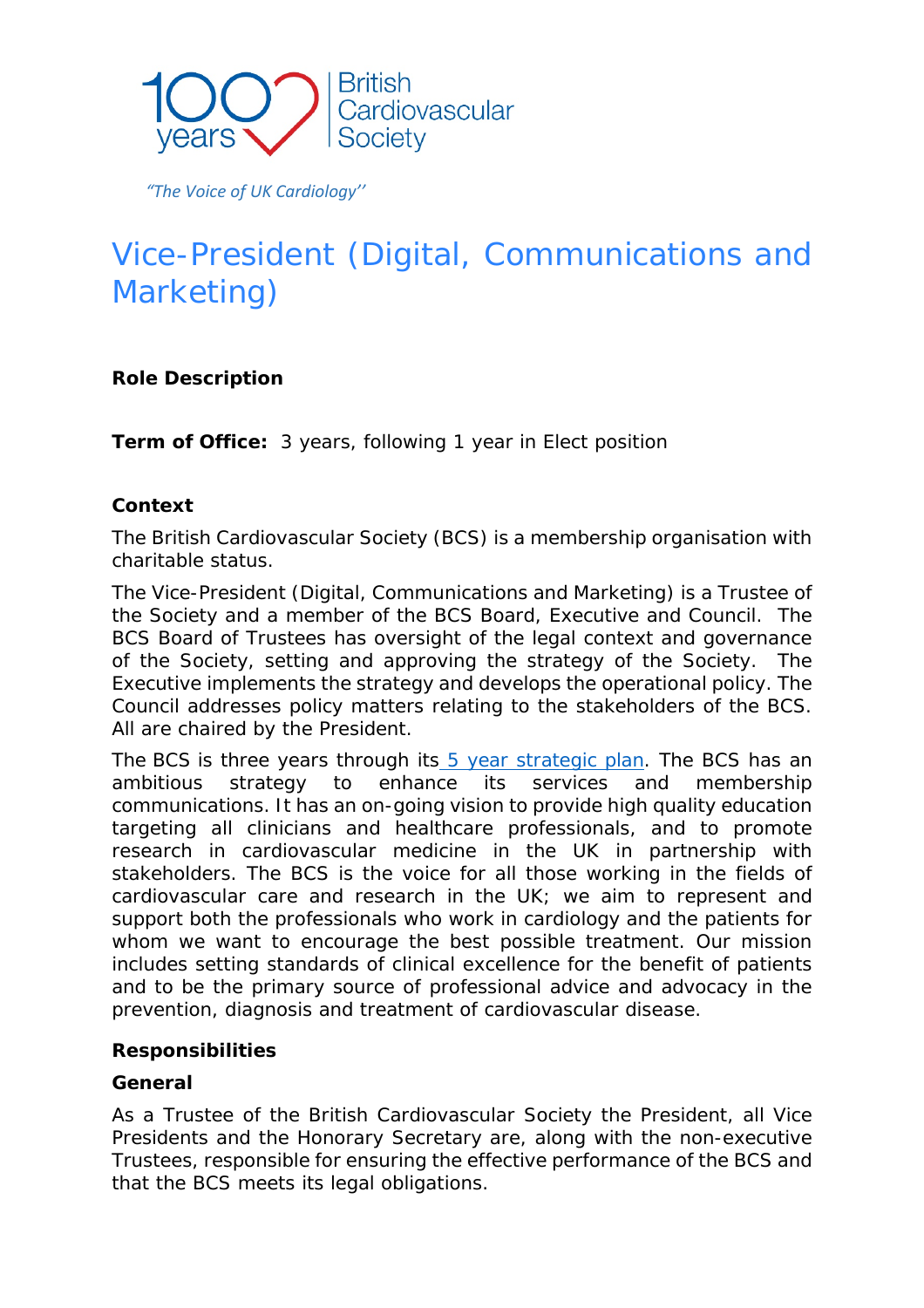All Trustees are expected to:

- work in partnership with other Trustees and the Executive Group to achieve the objectives of the BCS
- act as high level representatives for the BCS

Each Trustee is an equal member of the Board and has the same responsibility as the other trustees for the success of the organisation for delivering to its core purposes, values and mission and ensuring that there is compliance with its charitable status.

# *Specifics*

The Vice-President (Digital, Communications and Marketing) is responsible for:

- Providing clinical leadership to the development and implementation of the BCS's Digital, IT, Communications and Marketing strategies ensuring these are aligned with current and new business requirements and the overarching goals of the Society.
- Supporting the BCS in its mission to provide an exemplary service to its members and affiliated societies.
- Chairing the Communications and Marketing Committee.
- Evaluating the success of BCS communications and marketing strategy, projects and plans and adapting them as appropriate.
- Enhancing the BCS's image, brand and reputation with our members, potential members and stakeholders through our communications and digital services.
- Identifying opportunities to promote the BCS and its activities to different audiences.
- Ensuring the BCS Communication and Marketing tools are appropriate and of a good standard (e.g. use of apps, social media, BCS website etc)
- Overseeing the BCS's social media, public relations and media strategy and developing internal policy on these.
- Ensuring joined up communications across the BCS business activities.
- Providing advice to the Board and Executive as appropriate on communication, marketing, press and public relations/media matters as they arise.
- Working closely with the Chair of the Digital and IT Committee to ensure strategies and plans are aligned and to gain expert knowledge and input to inform strategies.
- Working closely with the VP Corporate Development and Finance to ensure strategies are financially viable.
- Chairing the Digital Project Board whose remit is to provide oversight of the BCS's digital strategy and the strategic development of information technology in order to ensure a cohesive technology infrastructure.
- Chairing the archive committee and leading on strategy related to the BCS's archive collection.
- Undertaking a clinical leadership role on functional areas of BCS business and activities as agreed by the President and Board
- Managing assignments designated by the President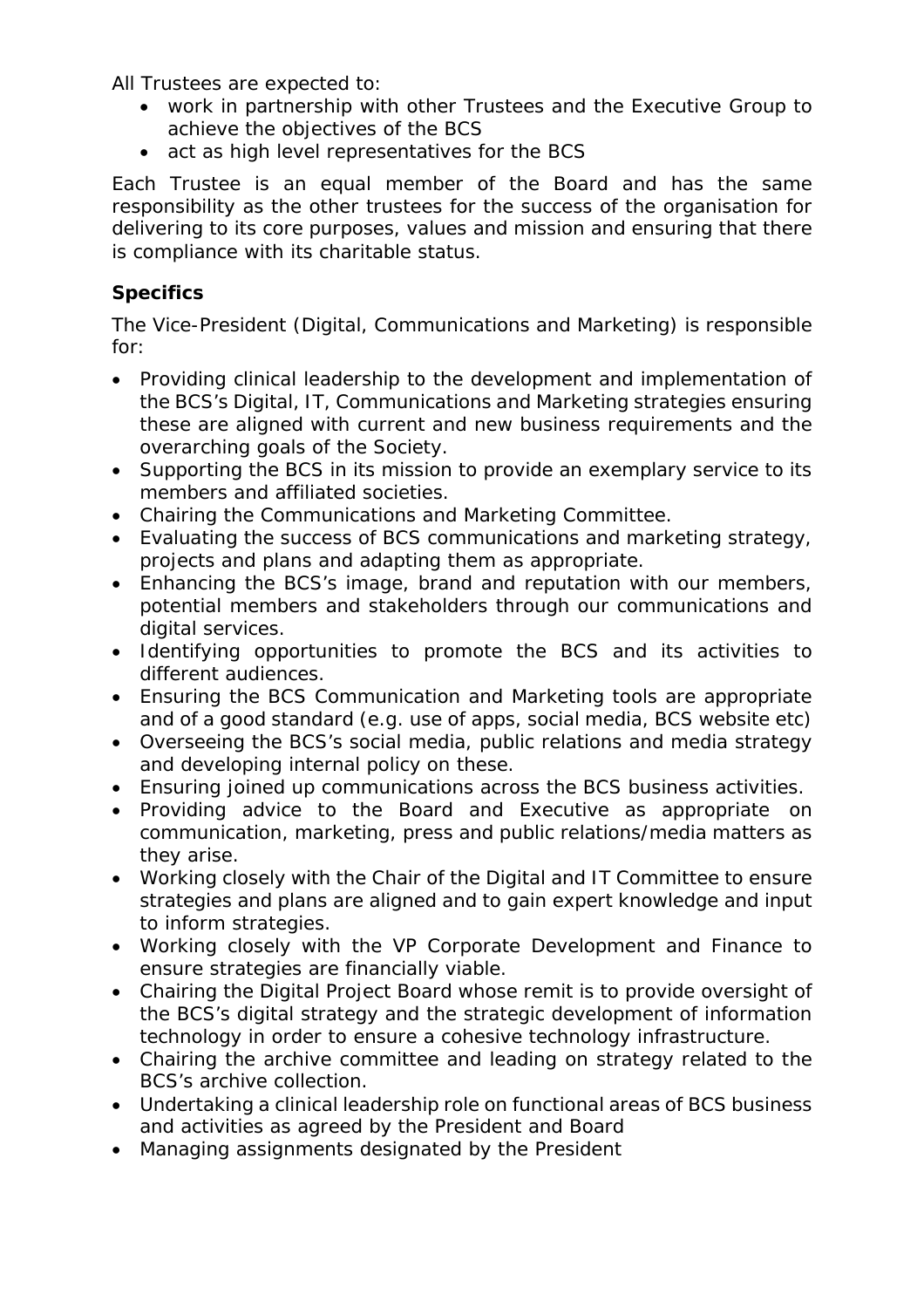The Vice-President (Digital, Communications and Marketing) will:

- Attend meetings of and provide regular reports to:
	- o the Board (4 meetings per year)
	- o the Executive (4 meetings per year)
	- o Executive 'lite' (8 meetings per year)
	- o Council (3 meeting per year)
	- o the AGM (June meeting at BCS Conference)

In between Board meetings, Trustees may be expected to meet and/or engage in contact via email or phone, with the President, Chief Executive, and other BCS Officers, staff and volunteers as necessary

- Act as Chair to the following:
	- o Digital Project Board (12 meetings per year)
	- o Communications and Marketing Committee (4 meetings per year)
	- o Archive Committee (6 meetings per year)
- Attend and participate in the:
	- o Weekly newsfeed meetings
- Liaise closely with the VP for Education
- Liaise closely with the Chair of the Digital and IT Committee
- Represent the Society as requested by the President

Physical attendance for several Board meetings and the full Executive Committee at the BCS Offices in Fitzroy Square, London is required; otherwise meetings will be virtual. All other meetings will normally be held virtually but with at least one face to face meeting per annum.

#### *Officers and committee members are required to attend at least 75% of meetings.*

# *Time Commitment*

In addition to the meetings set out above it is anticipated that the Vice-President (Digital, Communications and Marketing) responsibilities will require an indicative commitment of, on average, 15 hours per month, with the need for flexibility given that this will be variable across the year linked to meeting and activity schedules.

#### *Review Meetings with the President*

Regular meetings will be held with the President in addition to 6 monthly review meetings to agree and monitor objectives.

# *Support*

Appropriate administration support will be provided via the BCS offices in Fitzroy Square with access to meeting rooms as required.

Induction and training will be provided (and must be undertaken) with regard to wider Trustee responsibilities.

# *Eligibility*

Those standing for election must: